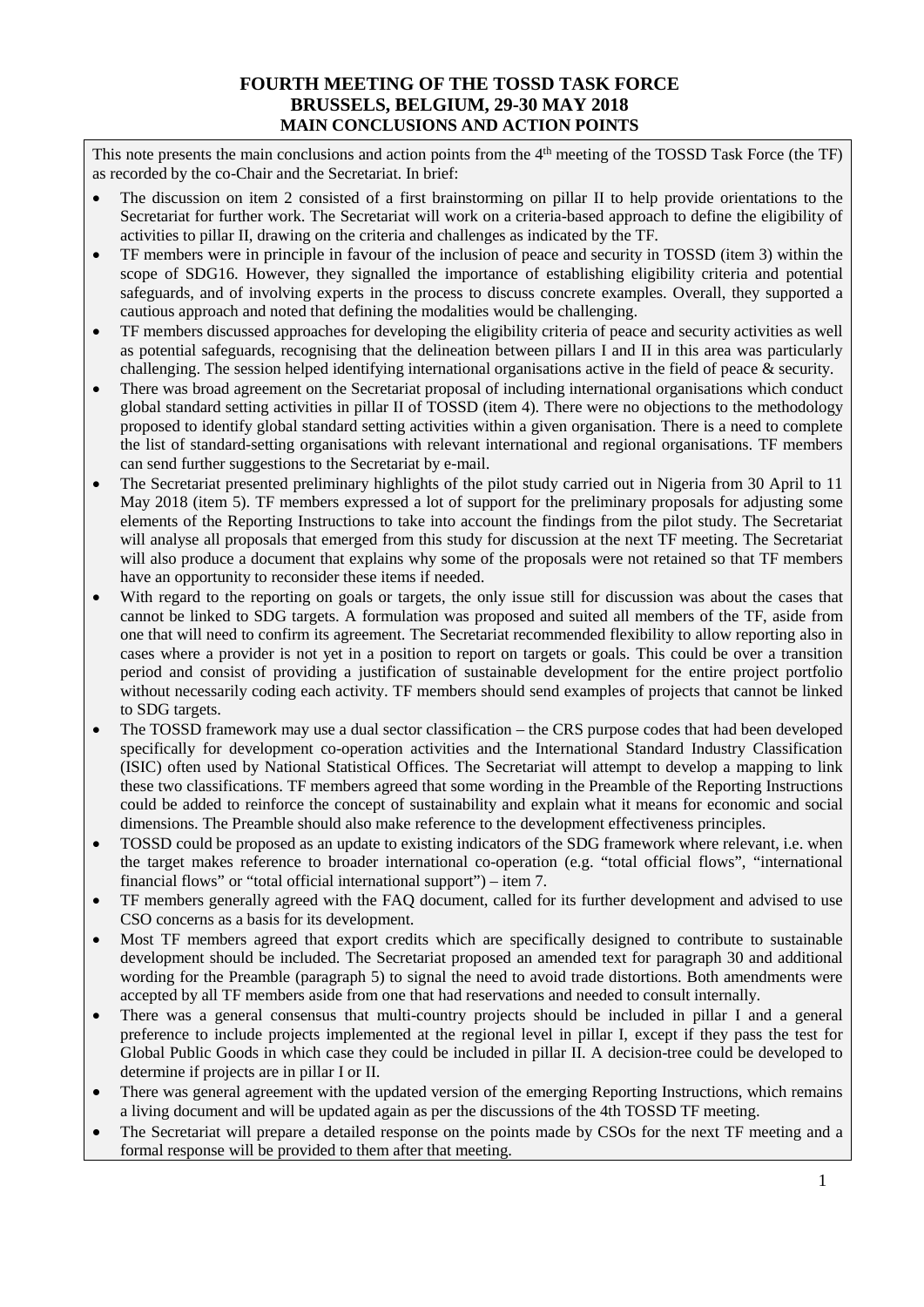| 1. | Item 1. Introductory remarks by the co-Chairs                                                                                                                                                                                                                                                                                                                                                                                                                                                                                                                                                                                                                                                                                                                                                                                                                                                                                                                                                                                                                                                                        |
|----|----------------------------------------------------------------------------------------------------------------------------------------------------------------------------------------------------------------------------------------------------------------------------------------------------------------------------------------------------------------------------------------------------------------------------------------------------------------------------------------------------------------------------------------------------------------------------------------------------------------------------------------------------------------------------------------------------------------------------------------------------------------------------------------------------------------------------------------------------------------------------------------------------------------------------------------------------------------------------------------------------------------------------------------------------------------------------------------------------------------------|
|    | The Chair thanked all participants for their attendance, and extended a warm welcome to<br>Brazil, who recently joined the Task Force as an observer.                                                                                                                                                                                                                                                                                                                                                                                                                                                                                                                                                                                                                                                                                                                                                                                                                                                                                                                                                                |
|    | The Chair informed the Task Force that Lisa Bersales would no longer be in a position to<br>serve as co-Chair of the Task Force due to her pressing duties as the national statistician of<br>the Philippines. The Secretariat will be making contacts to find a new co-Chair.                                                                                                                                                                                                                                                                                                                                                                                                                                                                                                                                                                                                                                                                                                                                                                                                                                       |
| 2. | Item 2. Tackling the second part of the TOSSD definition: Support to development<br>enablers and response to global challenges at regional or global levels                                                                                                                                                                                                                                                                                                                                                                                                                                                                                                                                                                                                                                                                                                                                                                                                                                                                                                                                                          |
|    | The discussion consisted of a first brainstorming on pillar II to help provide orientations to<br>the Secretariat for further work. The Secretariat presented a list of examples of support to<br>development enablers and global challenges based on AAAA and the 2030 Agenda. Task<br>Force members were asked to comment on these first and whether additional areas of support<br>should be considered. Discussion was first in small groups, followed by reporting back to<br>plenary.                                                                                                                                                                                                                                                                                                                                                                                                                                                                                                                                                                                                                          |
|    | There was no clear conclusion on the question of whether pillar II should be kept<br>broad, to capture as many aspects of development enablers and global challenges as<br>possible, or rather narrow and concrete, to facilitate uniform reporting. Rather than<br>using the list of examples in the background document for this item, the Task Force<br>requested the Secretariat to work on a criteria-based approach to define the eligibility<br>of activities to pillar II. Potential criteria include that activities in pillar II should:<br>Support "public goods" (along the definition proposed in Box 1 of the<br>$\circ$<br>background document, i.e. be non-rival/non-excludable).<br>Be linked to the concept of "development enablers" as put forth in the Report<br>O<br>to the UN Secretary General "Realizing the Future We Want for All" <sup>1</sup> .<br>Have a direct link to an SDG target (which is valid for any TOSSD activity).<br>O<br>Provide some benefit to TOSSD-eligible countries (whether primarily or<br>$\circ$<br>secondarily) and definitely be non-discriminatory to them. |
|    | Some challenges with the criteria-based approach were also identified:<br>With regard to the definition of public goods, it was noted that "impure public<br>O<br>goods" also exist (for example when there are barriers to accessibility, such as<br>a patent for research, making the good excludable). Their inclusion in or<br>exclusion from TOSSD will need to be further discussed.<br>The definition of the "global challenges" concept may be complicated as<br>O<br>challenges change over time.                                                                                                                                                                                                                                                                                                                                                                                                                                                                                                                                                                                                           |
|    | With regard to whether pillar II should exclusively focus on TOSSD-eligible<br>countries, the Task Force deemed that a strong focus was necessary but recognised the<br>challenges in establishing criteria. Some aspects discussed were:<br>o Bilateral contributions:<br>Contributions to address global challenges (e.g. cancer research) might<br>ш<br>not benefit only TOSSD-eligible countries.                                                                                                                                                                                                                                                                                                                                                                                                                                                                                                                                                                                                                                                                                                                |

<span id="page-1-0"></span><sup>&</sup>lt;sup>1</sup> See : [http://www.un.org/millenniumgoals/pdf/Post\\_2015\\_UNTTreport.pdf](http://www.un.org/millenniumgoals/pdf/Post_2015_UNTTreport.pdf)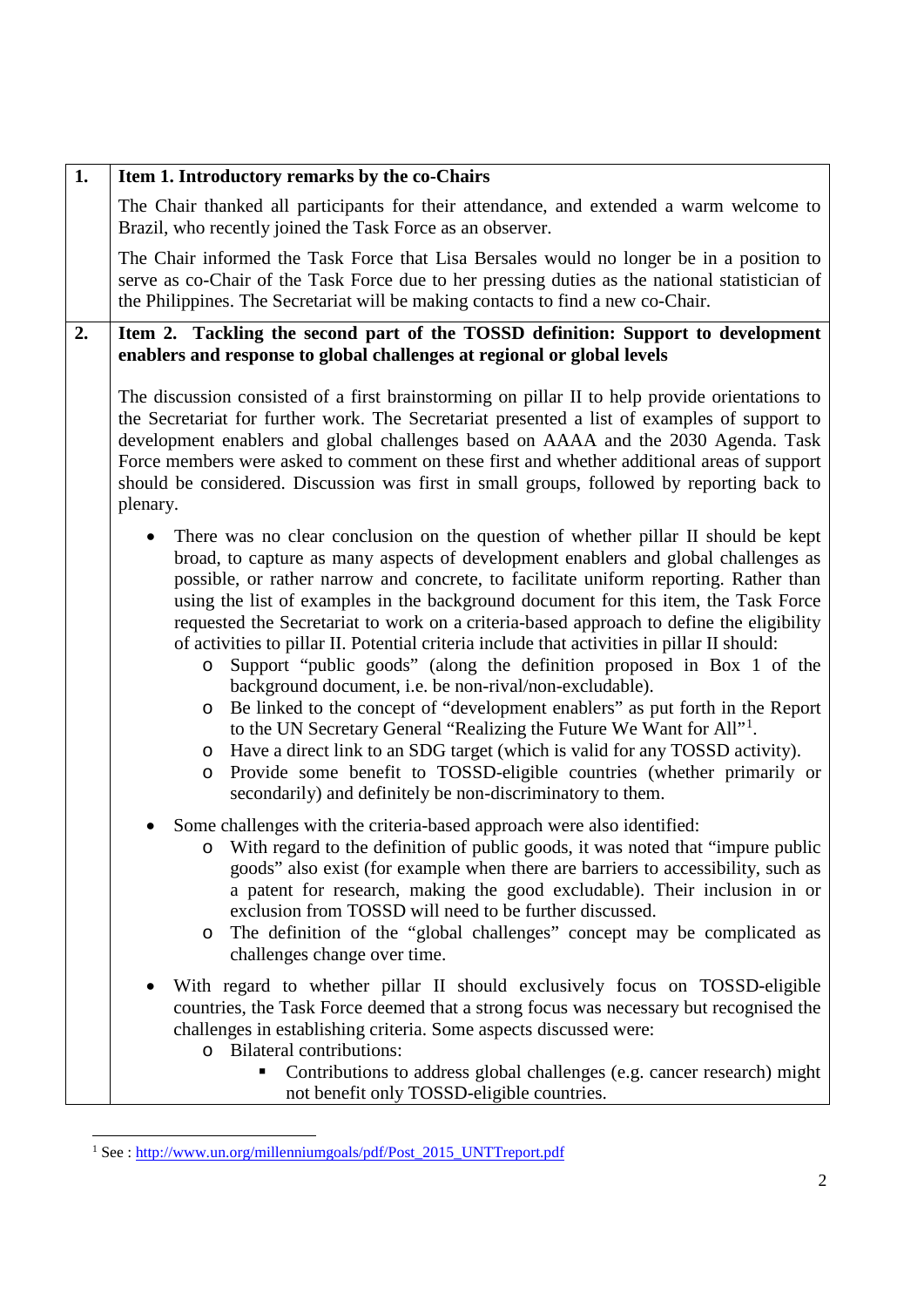|    | In the field of climate change, both feasibility and credibility issues<br>٠<br>may arise (e.g. measurement of green taxation, North-North climate<br>finance; discussion on the latter may not be acceptable to some<br>constituencies).                                                                                                                                                                                                                                                                                                                                              |
|----|----------------------------------------------------------------------------------------------------------------------------------------------------------------------------------------------------------------------------------------------------------------------------------------------------------------------------------------------------------------------------------------------------------------------------------------------------------------------------------------------------------------------------------------------------------------------------------------|
|    | Contributions to international/global organisations:<br>$\circ$<br>It would be difficult to identify the share of contributions to<br>organisations<br>benefitting<br>international/global<br>TOSSD-eligible<br>countries; for this reason it could be better to count the full<br>contribution.<br>Task Force members preferred starting with a broad approach, learning<br>п<br>by doing, and deciding over time whether part of these global<br>contributions should be excluded from TOSSD.                                                                                        |
|    | Task Force members requested that a dedicated session on climate change be<br>$\bullet$<br>organised in a future meeting (keeping in mind that TOSSD should not be perceived<br>as a competitor for mechanisms to report on climate finance to the UNFCCC). This<br>discussion should also cover the support for the cost for countries transitioning to a<br>low-carbon economy.                                                                                                                                                                                                      |
|    | Migration was mentioned as another area for further study, both as a global challenge<br>$\bullet$<br>and as an enabler of development.                                                                                                                                                                                                                                                                                                                                                                                                                                                |
|    | One member advised against including trade in pillar II.<br>$\bullet$                                                                                                                                                                                                                                                                                                                                                                                                                                                                                                                  |
|    | Regarding the delineation between pillars I and II, Task Force members agreed that<br>$\bullet$<br>standard setting activities fell under pillar II and specific cross-border initiatives to<br>implement the standards under pillar I, including capacity building. Traceability was<br>of the essence: if a connection can be made between provider and recipient, the<br>project should fall under pillar I, even if it has global externalities (e.g. environmental<br>projects). For research activities, there was no simple answer and more examples<br>needed to be worked on. |
|    | The treatment of in-donor costs and their possible inclusion as development enablers<br>in pillar II was discussed. One member thought that in-donor student costs and<br>technical co-operation were similar in purpose and should be included in TOSSD.                                                                                                                                                                                                                                                                                                                              |
|    | Developing country members underlined the importance of regional research<br>activities, which should be further studied to determine whether they should fall under<br>pillar I or II (this issue was further discussed under Item 8).                                                                                                                                                                                                                                                                                                                                                |
| 3. | Item 3. Example of a development enabler at regional level: Peace and security                                                                                                                                                                                                                                                                                                                                                                                                                                                                                                         |
|    | The Task Force discussed the background document for this item in small groups. This was<br>followed by a plenary discussion in which Task Force members highlighted the following<br>points:                                                                                                                                                                                                                                                                                                                                                                                          |
|    | Task Force members were in principle in favour of the inclusion of peace and security<br>$\bullet$<br>related activities in TOSSD, within the scope of SDG16. However, they signalled the<br>importance of establishing eligibility criteria and potential safeguards, and of<br>involving experts in the process. Overall, they supported a cautious approach and<br>noted that defining the modalities would be challenging.                                                                                                                                                         |
|    | Members discussed alternative approaches for developing the eligibility criteria for<br>$\bullet$<br>peace and security activities under TOSSD: i) migrating ODA rules into TOSSD as a<br>starting point; ii) building TOSSD rules with little attention to how the question is                                                                                                                                                                                                                                                                                                        |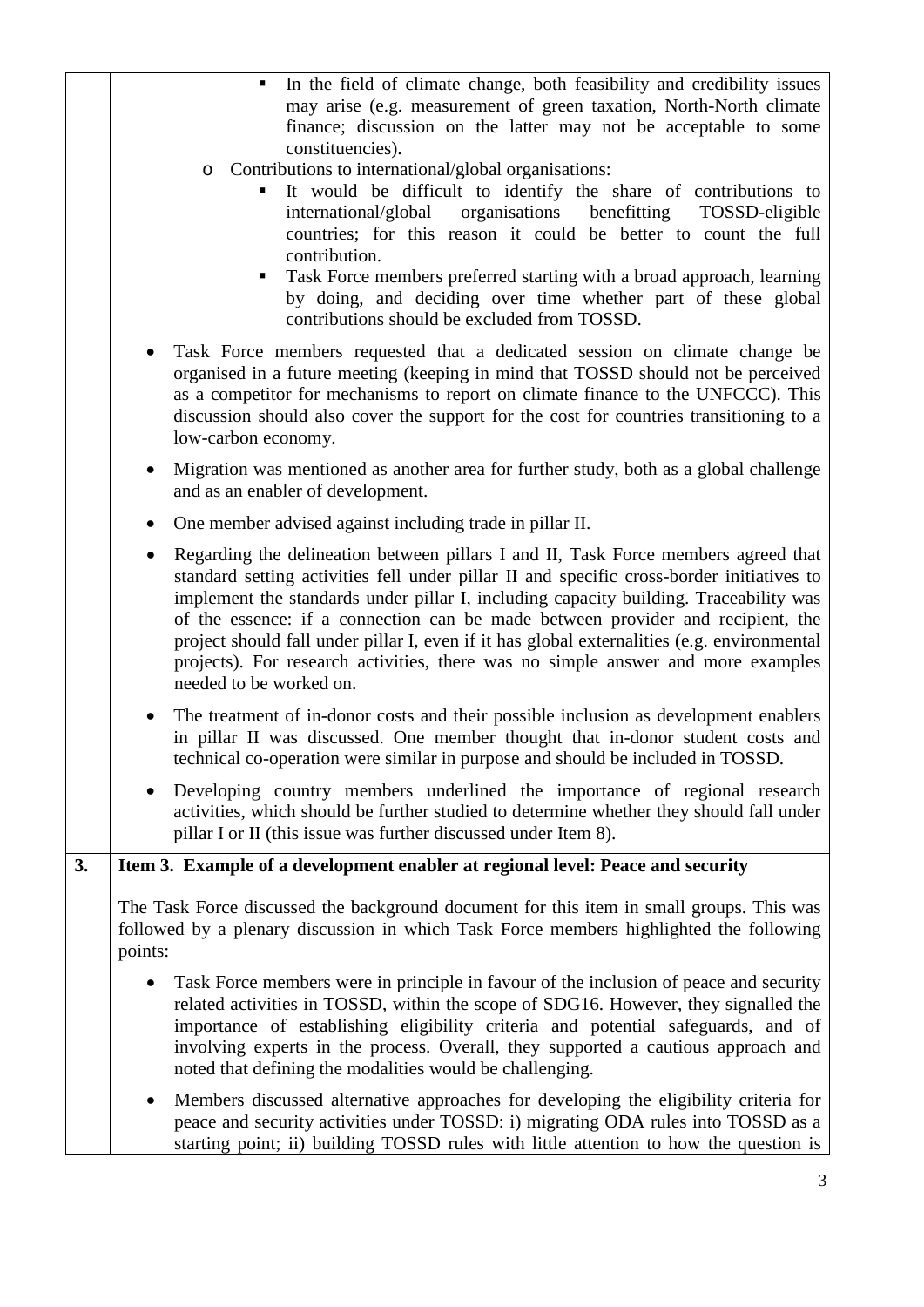treated in ODA; or iii) developing a positive list of eligible activities to clearly define the boundaries on this complex topic. Also paragraph 13 of the background document<sup>[2](#page-3-0)</sup> for the item was seen as a potential good starting point.

- Several possible safeguards were mentioned:
	- o Clear linkage to an SDG target.
	- o UN endorsement of the operation, including peacekeeping missions that are not formally approved by the UN Security Council, but still recognised by the UN (e.g. G5 Sahel).
	- o Exclusion of financing for the purchase of military equipment, e.g. weapons.
	- o Oslo guidelines.
	- o Objectives of promoting peace, rule of law and human rights (not security interests).
- Task Force members had diverging views on the inclusion of activities that involve use of force. However, many members were in favour of considering use of force eligible in the context of UN missions ("Chapter 7" UN missions).
- Task Force members stressed the importance of not rushing the process. Experts should be involved in the discussion on this topic to avoid unintendedly legitimising certain actions by making them eligible under TOSSD. Further discussions should be based on concrete examples.
- The delineation between pillars I and II is not straightforward. Peace and security have regional and global dimensions and are clearly development enablers (pillar II), but also sometimes generate cross-border transfer of resources to specific countries (pillar I).
- Elements discussed for possible inclusion under TOSSD covered:
	- o The share of peacekeeping operations that is currently excluded from ODA (85%).
	- o Counter-terrorism operations (including developing countries' domestic budgets for counter-terrorism). Reaching consensus on the definition of "terrorism" may be challenging but it was noted that the UN had an agreed framework on this theme.
	- o Cybersecurity and combating cyberterrorism.
	- o International penal justice, such as Interpol.
	- o Border security measures, for example to avoid smuggling of firearms or drugs.
	- o Disarmament expenses, including nuclear disarmament.
	- o Cases similar to the EU anti-piracy operation Atalanta.
- The session was productive in identifying several international organisations active in the field of peace and security, which should be investigated further for the next meeting: EUROPOL/INTERPOL, International Campaign to Abolish Nuclear Weapons (ICAN), International Telecommunication Union (ITU), International Development Law Organisation (IDLO), Organisation of The Islamic Cooperation – Collaboration of Computer Emergency Response Team (OIC-CERT), United Nations Office on Drugs and Crime (UNODC).
- The Casebook on ODA eligibility for Peace & Security produced by the OECD should

<span id="page-3-0"></span> $\frac{1}{2}$ <sup>2</sup> See paragraph 13 in: [http://www.oecd.org/dac/financing-sustainable-development/development-finance](http://www.oecd.org/dac/financing-sustainable-development/development-finance-standards/Item%203%20-%20Peace%20and%20security.pdf)[standards/Item%203%20-%20Peace%20and%20security.pdf](http://www.oecd.org/dac/financing-sustainable-development/development-finance-standards/Item%203%20-%20Peace%20and%20security.pdf)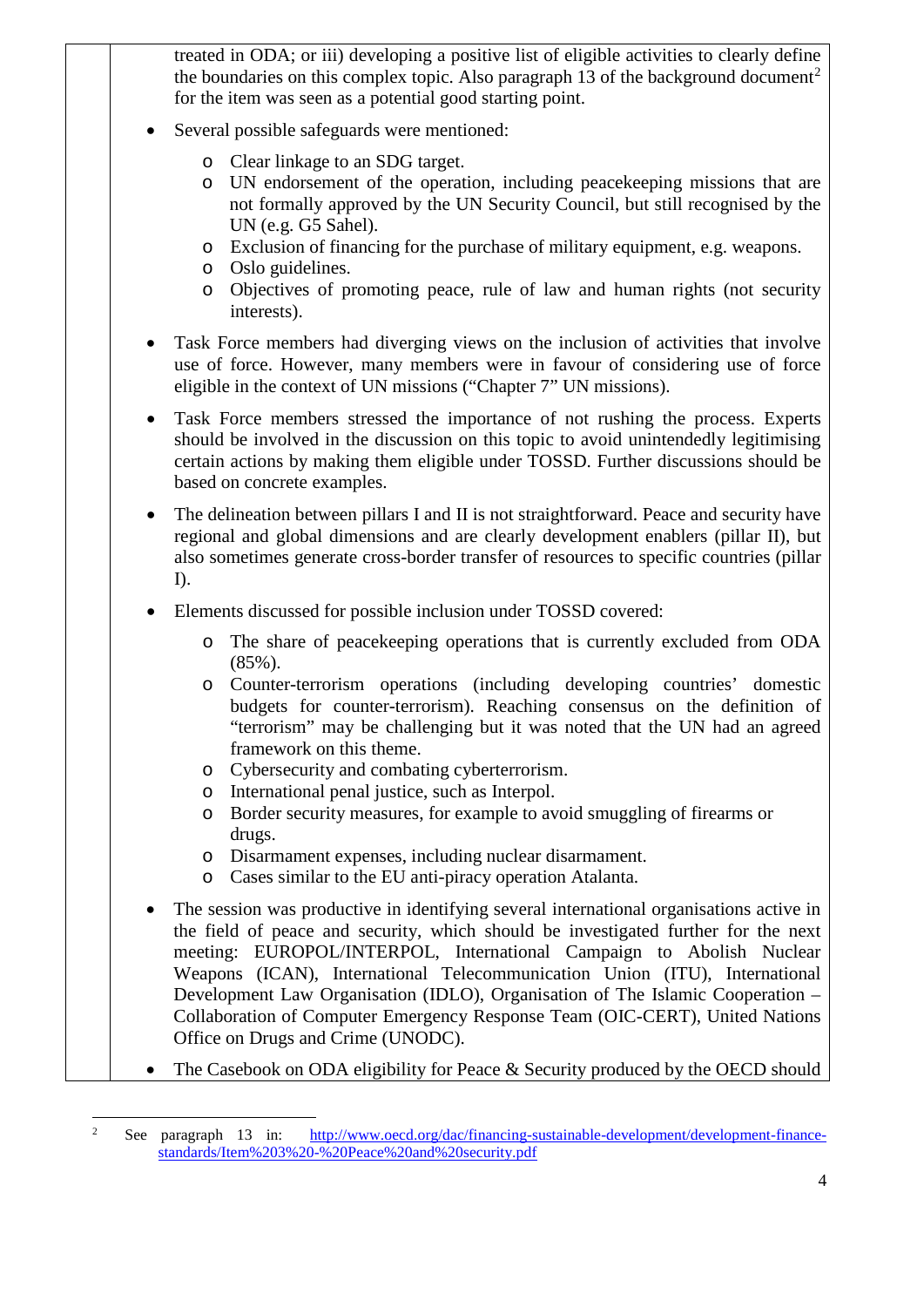|                         | be distributed to TF members as it was also deemed useful in this context.                                                                                                                                                                                                                                                                                                                                                                                                                                                                                                                                                                                          |
|-------------------------|---------------------------------------------------------------------------------------------------------------------------------------------------------------------------------------------------------------------------------------------------------------------------------------------------------------------------------------------------------------------------------------------------------------------------------------------------------------------------------------------------------------------------------------------------------------------------------------------------------------------------------------------------------------------|
| $\overline{\mathbf{4}}$ | Item 4. Example of a development enabler at global level: Work of standard setting<br>international organisations                                                                                                                                                                                                                                                                                                                                                                                                                                                                                                                                                   |
|                         | There was broad agreement on the Secretariat proposal of including international<br>organisations which conduct global standard setting activities in the pillar II of<br>TOSSD.                                                                                                                                                                                                                                                                                                                                                                                                                                                                                    |
|                         | There were no objections to the methodology proposed to identify global standard<br>setting activities within a given organisation.                                                                                                                                                                                                                                                                                                                                                                                                                                                                                                                                 |
|                         | There is a need to complete the list of standard setting organisations with relevant<br>international and regional organisations. Suggestions made at the meeting included<br>UN Statistical Commission, International Aid Transparency Initiative, regional<br>organisations such as the West Africa Economic and Monetary Union (known as per<br>the French acronym UEMOA), the Economic Community of West African States<br>(ECOWAS) and the African Union. Task Force members can send further suggestions<br>by e-mail.                                                                                                                                        |
|                         | For regional organisations, the question was raised on whether their activities would<br>fall under pillar I or II and whether their standard setting activities provide benefits at<br>the global level or just at the regional level. (This was also discussed under item 8<br>below.) A member representing a multilateral organisation commented that some of<br>their activities would fall under pillar I and others under pillar II but that it should be<br>able to distinguish between the two pillars.                                                                                                                                                    |
|                         | The issue of governance of the list was also raised and how organisations would be<br>$\bullet$<br>added to the list. One member asked what would happen in the case of organisations<br>that are ODA eligible but with a coefficient lower than 100%. Would contributions be<br>fully considered as TOSSD? The Secretariat clarified that the starting point of such a<br>list is whether the organisations contribute to sustainable development and the SDGs.<br>In the case of ILO for example, everything that is not ODA would indeed fall under<br>pillar II of TOSSD, whereas its operational activities at the country level would fall<br>under pillar I. |
|                         | There was general agreement to include management and support services (e.g.<br>governance bodies, audit functions, etc.) of these organisations within pillar II of<br>TOSSD.                                                                                                                                                                                                                                                                                                                                                                                                                                                                                      |
|                         | To assess the inclusion of a multilateral organisation in the TOSSD Framework,<br>several options could be proposed, e.g. examining whether the mandate of the<br>organisation complies with the 2030 Agenda or with the notion of sustainable<br>development, identifying the SDG target to which the organisation contributes. This<br>would be easily done for the organisations that are custodians of specific indicators in<br>the SDG framework.                                                                                                                                                                                                             |
| 5.                      | Item 5. Highlights from the TOSSD country pilot in Nigeria                                                                                                                                                                                                                                                                                                                                                                                                                                                                                                                                                                                                          |
|                         | The Secretariat presented preliminary highlights of the pilot study carried out in Nigeria<br>from 30 April to 11 May 2018. The meeting could unfortunately not benefit from the<br>presence of the Nigerian representatives in the Task Force due to visa issues that had<br>prevented them from reaching Brussels on time. The Nigerian representatives would be<br>given the opportunity to express their views on the conclusions of the study at the next                                                                                                                                                                                                      |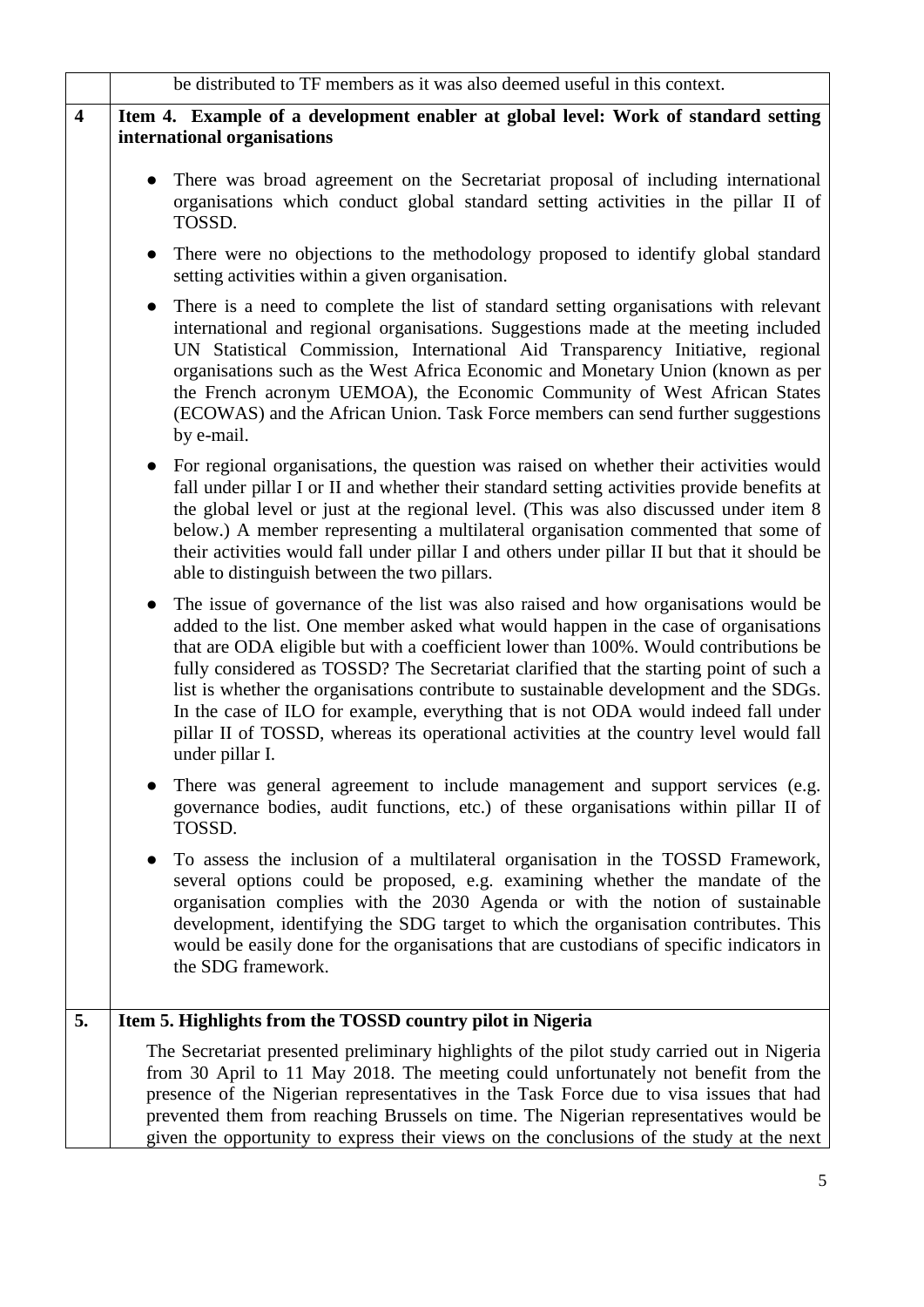|    | meeting.                                                                                                                                                                                                                                                                                                                                                                                                                                                                                                                                                                                                                                                                                          |
|----|---------------------------------------------------------------------------------------------------------------------------------------------------------------------------------------------------------------------------------------------------------------------------------------------------------------------------------------------------------------------------------------------------------------------------------------------------------------------------------------------------------------------------------------------------------------------------------------------------------------------------------------------------------------------------------------------------|
|    | Task Force members expressed a lot of support for the preliminary proposals for adjusting<br>some elements of the reporting instructions to take into account the findings from the pilot<br>study. They found this feedback from the field on the work of the Task Force very useful.                                                                                                                                                                                                                                                                                                                                                                                                            |
|    | Some of the elements discussed included:                                                                                                                                                                                                                                                                                                                                                                                                                                                                                                                                                                                                                                                          |
|    | Regarding the proposal by Nigeria to include a third (regional) pillar in TOSSD, the<br>Task Force was more inclined to keep the two-pillar framework, but noted that an<br>improved visual (Figure 1 of the emerging reporting instructions) should be proposed<br>to facilitate understanding by non-specialists.                                                                                                                                                                                                                                                                                                                                                                               |
|    | On the inclusion of administrative costs of local donor offices, Nigeria questioned the<br>$\bullet$<br>inclusion of these costs because they are considered high and not sufficiently<br>transparent for the recipient country. One member indicated that they should still be<br>included.                                                                                                                                                                                                                                                                                                                                                                                                      |
|    | Regarding the issue of recording the level of concessionality of a financial transaction<br>$\bullet$<br>in TOSSD, a question was raised about the appropriate definition of concessionality.<br>The Secretariat responded that at the country level the IMF/WB definition was the<br>relevant one. Questions were also raised on the difficulty to collect the financing terms<br>from all provider countries as not all of them wish to disclose this information. If<br>information on concessionality were to be collected in TOSSD, it would be preferable<br>to include a field with only two options (concessional/non concessional) in order to<br>keep the system as simple as possible. |
|    | Several Task Force members were pleased to see some preliminary TOSSD figures in<br>$\bullet$<br>the background document produced for the meeting, which for them showed the utility<br>of the measure.                                                                                                                                                                                                                                                                                                                                                                                                                                                                                           |
|    | In terms of next steps, the Secretariat will analyse all proposals that emerged from the Nigeria<br>pilot study for discussion at the next Task Force meeting; this work will be based on the final<br>report which Nigeria will have the opportunity to comment on before it is made public. The<br>Secretariat will also produce a document that explains why some of the proposals were not be<br>retained so that Task Force members have an opportunity to also reconsider these items if<br>needed.                                                                                                                                                                                         |
| 6. | Item 6. Reporting format: Information to be collected on the SDG focus, purpose and<br>sector of destination of TOSSD activities                                                                                                                                                                                                                                                                                                                                                                                                                                                                                                                                                                  |
|    | The Secretariat presented options for including the SDG information in the reporting<br>instructions, and for classifying activities using OECD DAC CRS purpose codes or the ISIC<br>classification. Task Force members also discussed the second "S" in TOSSD and if certain<br>activities should be excluded from TOSSD on the basis of their lack of sustainability.                                                                                                                                                                                                                                                                                                                           |
|    | Reporting on SDG targets:                                                                                                                                                                                                                                                                                                                                                                                                                                                                                                                                                                                                                                                                         |
|    | Task Force members continued to express diverging views on whether the reporting<br>should be at the target or goal level (six members stated they supported reporting at<br>target level, two stated they would not yet be in a position to report on targets, and one<br>stated it could report neither goals nor targets).                                                                                                                                                                                                                                                                                                                                                                     |
|    | The Secretariat recalled the text in the reporting instructions that had been agreed and<br>$\bullet$<br>clarified that the issue for discussion was about the cases that cannot be linked to SDG<br>targets and will thus require further justification to be included in TOSSD (paragraph<br>38 of the reporting instructions). The Secretariat asked Task Force members to<br>provide practical examples of projects that cannot be linked to SDG targets to be able                                                                                                                                                                                                                           |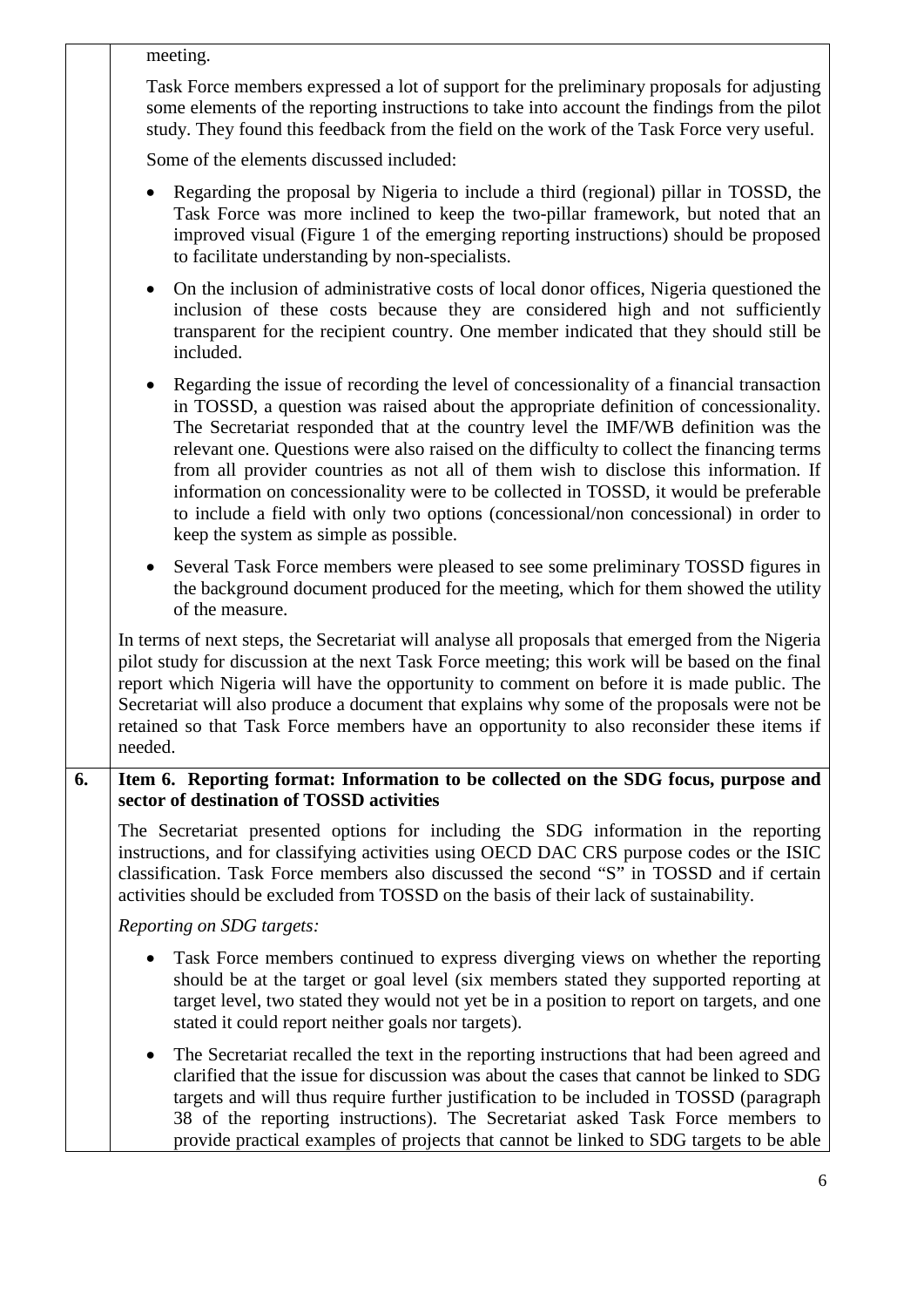to examine this question in greater detail. Later on in the meeting a formulation was proposed which suited all members of the Task Force, except one country that will need to confirm its agreement

The Secretariat expressed the view that it was necessary to be flexible to allow reporting also in cases where a provider is not yet in a position to report on targets or goals. This could be over a transition period and could consist of providing a justification of sustainable development for the entire project portfolio without necessarily coding each and every activity.

## *Sector classification*

- Most participants favoured using the CRS classification as it had been developed for the specific purpose of classifying development co-operation activities. One member expressed the view that ISIC would be more practical as it is already used in national statistical systems. The Task Force concluded that the TOSSD framework should accept reporting based on either CRS or ISIC codes. In any case, the objective would be to obtain maximum granularity on the reported activities (5-digits in the case of the CRS, 4 digits for ISIC).
- The Secretariat will look into the feasibility of developing a mapping which could be used to link the ISIC and CRS classifications and disseminate the data on a comparable basis and facilitate their use by national statistical offices.
- The Secretariat explained it had looked into the Conference of European Statisticians (CES) framework on Sustainable Development to see how it could be used in the context of TOSSD reporting. It noted that the CES framework identifies various dimensions of sustainability (e.g. environment, health, etc.) but could not necessarily be adapted to classify activities by input sectors.

## *The Second "S" of TOSSD*

- The chair noted that the issue of sustainability is addressed first in the preamble of the TOSSD reporting instructions, where it is stated that TOSSD implicitly assumes all resources captured in the measure comply with prevailing global economic, environmental and social standards and disciplines. In addition to this, paragraph 11 of the emerging reporting instructions as agreed by the Task Force relates to the definition of sustainable development in the context of  $TOSSD<sup>3</sup>$  $TOSSD<sup>3</sup>$  $TOSSD<sup>3</sup>$ , explicitly stating that TOSSD activities should contribute to the implementation of the SDGs "by generating sustainable economic growth, ensuring social inclusion, without compromising the environment".
- Task Force members agreed that some wording could be added in the Preamble of the Reporting Instructions to reinforce the concept of sustainability and explain what it means for economic and social dimensions. The Preamble should also make reference to the development effectiveness principles.
- Most Task Force members stressed the importance of the concept of sustainability to ensure credibility of the TOSSD measure, but cautioned about too narrow eligibility criteria, that might go against the desire to keep TOSSD simple.
- The Task Force discussed the possibility that some development finance activities may not qualify as TOSSD if they do not meet the sustainability criterion of TOSSD,

<span id="page-6-0"></span> <sup>3</sup>  $3$ [http://www.oecd.org/dac/financing-sustainable-development/development-finance](http://www.oecd.org/dac/financing-sustainable-development/development-finance-standards/Emerging%20excerpts%20of%20TOSSD%20Reporting%20Instructions_REV2_as%20of%2028%20April.pdf)[standards/Emerging%20excerpts%20of%20TOSSD%20Reporting%20Instructions\\_REV2\\_as%20of%2028%20April.pdf](http://www.oecd.org/dac/financing-sustainable-development/development-finance-standards/Emerging%20excerpts%20of%20TOSSD%20Reporting%20Instructions_REV2_as%20of%2028%20April.pdf)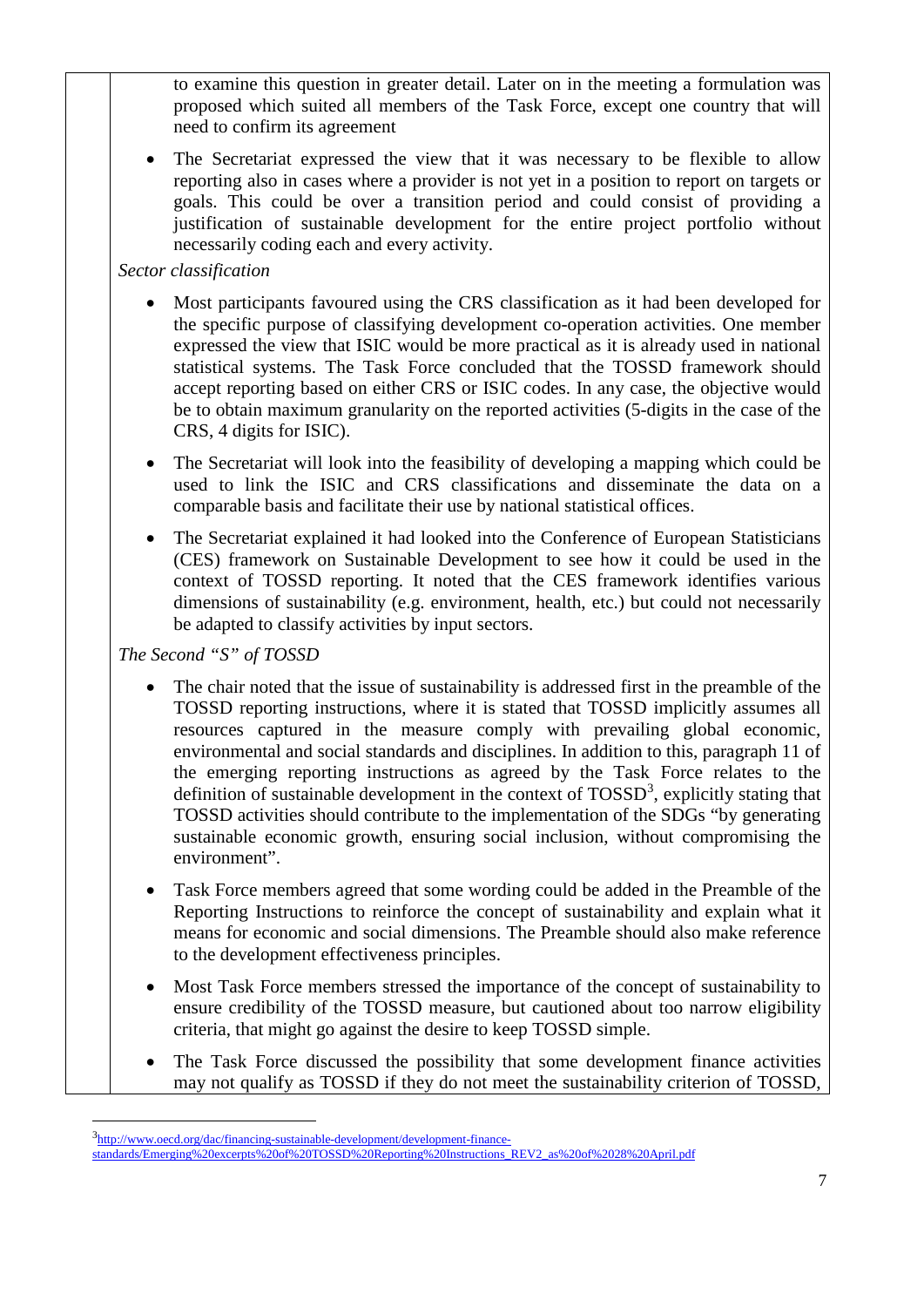|    | in particular with regard to the environmental dimension. They noted that this could<br>mean some ODA will not qualify as TOSSD if the activities are not sustainable, but<br>also that the issue might be more relevant for non-ODA flows (ODA is well regulated<br>and poses less risks of not being sustainable than non-ODA flows). It was agreed that<br>further work would be needed to develop a methodology to identify activities that<br>would be excluded from TOSSD if they are not sustainable.                                                                                 |
|----|----------------------------------------------------------------------------------------------------------------------------------------------------------------------------------------------------------------------------------------------------------------------------------------------------------------------------------------------------------------------------------------------------------------------------------------------------------------------------------------------------------------------------------------------------------------------------------------------|
| 7. | Item 7. Communication and outreach, including conclusions of the working lunch                                                                                                                                                                                                                                                                                                                                                                                                                                                                                                               |
|    | The Chair and the Secretariat briefed the TOSSD Task Force on several communication and<br>outreach events, namely:<br>Side events in the margins of the UN Statistical Commission (March 2018) and the<br>Financing for Development Forum in New York (April 2018).                                                                                                                                                                                                                                                                                                                         |
|    | 7th meeting of the Inter-Agency and Expert Group (IAEG) on Sustainable<br>Development Goal indicators in Vienna (April 2018).                                                                                                                                                                                                                                                                                                                                                                                                                                                                |
|    | TOSSD Day in Copenhagen (9 May 2018).                                                                                                                                                                                                                                                                                                                                                                                                                                                                                                                                                        |
|    | Presentation of a TOSSD study & panel discussion in Madrid (24 May 2018).<br>$\bullet$                                                                                                                                                                                                                                                                                                                                                                                                                                                                                                       |
|    | With regard to the IAEG meeting in Vienna, the Chair highlighted that there was interest<br>among IAEG members to learn more about TOSSD, but also a strong push-back to consider<br>any additional indicators in the 2020 review of the SDG indicator framework (beyond the 37<br>indicators which had been already identified in 2016). Resistance had been expressed also by<br>countries that are members of the TOSSD Task Force, which suggests that more coordination<br>is needed to facilitate coherent, whole-of-government positions. Task Force members<br>commented as follows: |
|    | It is doubtful whether TOSSD could "replace" some SDG indicators, and it is<br>$\bullet$<br>important to avoid conveying a message that TOSSD would in any way replace ODA.<br>The Secretariat clarified that the intention was to propose TOSSD as an indicator only<br>in cases where it was a better fit than ODA, i.e. when the target makes reference to<br>broader international co-operation (e.g. "total official flows", "international financial<br>flows" or "total official international support").                                                                             |
|    | Engagement with the UN and the G77 communities. The Secretariat flagged that this<br>was also a question of time and resources and subject to political will from the<br>countries and institutions.                                                                                                                                                                                                                                                                                                                                                                                         |
|    | TOSSD Task Force members were invited to brief their representatives at the IAEG so that<br>they better understand TOSSD and can talk positively about the framework. To support this<br>process, some talking points will be developed for Task Force members to share with their<br>IAEG colleagues.                                                                                                                                                                                                                                                                                       |
|    | It was noted that there are strong sensitivities amongst custodian agencies to maintain "their<br>indicators". Therefore, strategically it may be relevant to focus on indicators where the OECD<br>is the custodian agency.                                                                                                                                                                                                                                                                                                                                                                 |
|    | Given that the methodology for pillar I is almost ready, the objective will be to inform the<br>IAEG co-chairs of the methodology and compile some preliminary data (collected in the<br>context of the Nigeria Pilot study) for possible presentation at the next IAEG meeting.                                                                                                                                                                                                                                                                                                             |
|    | With regard to future outreach events, the Secretariat informed that it had requested a side<br>event at the UN World Data Forum and is waiting for confirmation on this. If the side event is<br>awarded, the idea would be to organise a full meeting of the Task Force during the Forum.                                                                                                                                                                                                                                                                                                  |
|    | Task Force members commented on the first set of FAQs. They generally agreed with the                                                                                                                                                                                                                                                                                                                                                                                                                                                                                                        |